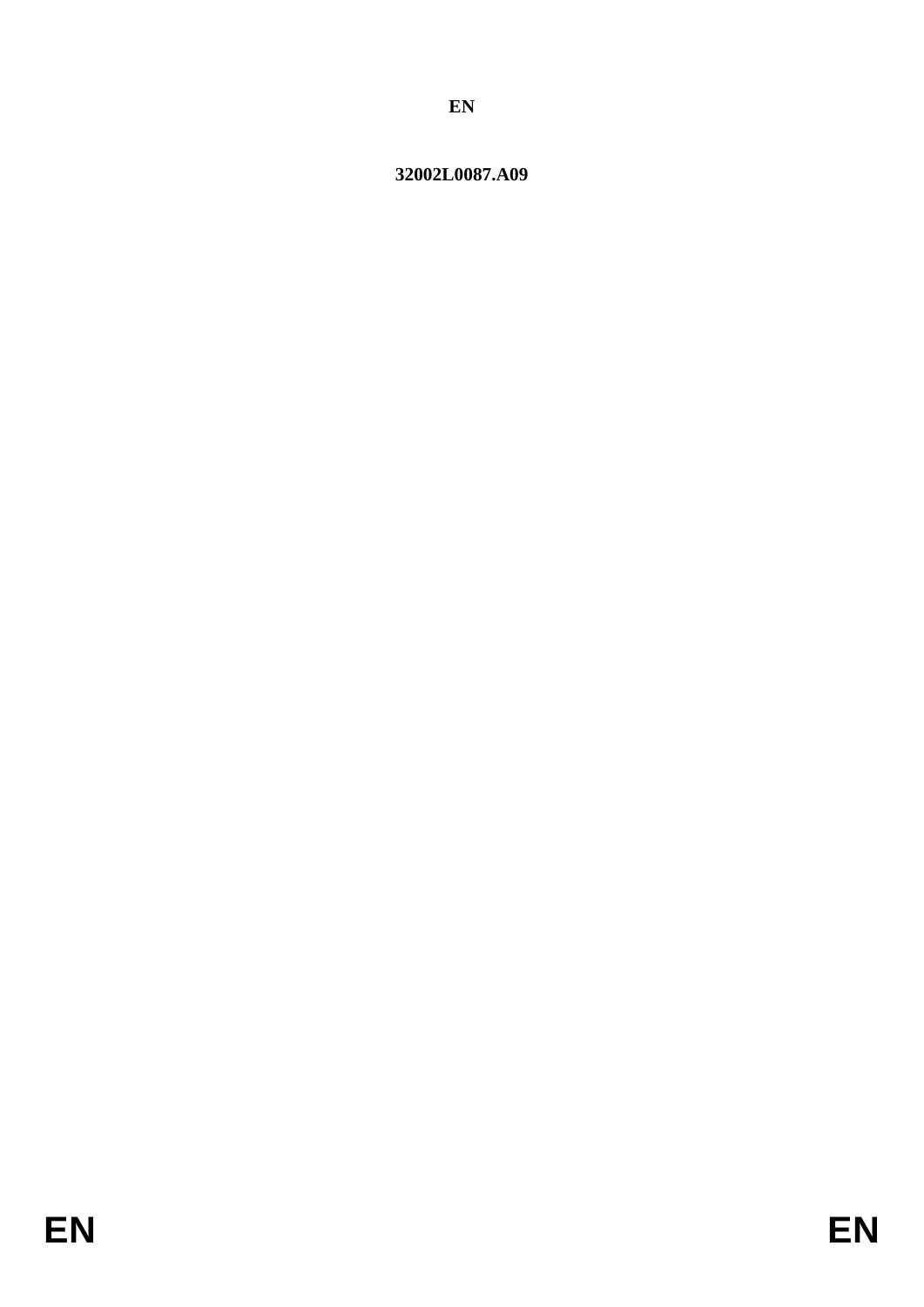### **DECISION OF THE EEA JOINT COMMITTEE No 104/2004**

## **of 9 July 2004**

#### **amending Annex IX (Financial services) to the EEA Agreement**

### THE EEA JOINT COMMITTEE,

Having regard to the Agreement on the European Economic Area, as amended by the Protocol adjusting the Agreement on the European Economic Area, hereinafter referred to as 'the Agreement', and in particular Article 98 thereof,

Whereas:

- (1) Annex IX to the Agreement was amended by Decision of the EEA Joint Committee No 73/2004 of 8 June 2004<sup>[1](#page-1-0)</sup>.
- (2) Directive 2002/87/EC of the European Parliament and of the Council of 16 December 2002 on the supplementary supervision of credit institutions, insurance undertakings and investment firms in a financial conglomerate and amending Council Directives 73/239/EEC, 79/267/EEC, 92/49/EEC, 92/96/EEC, 93/6/EEC and 93/22/EEC, and Directives 98/78/EC and 2000/12/EC of the European Parliament and of the Council<sup>2</sup> is to be incorporated into the Agreement,

HAS DECIDED AS FOLLOWS:

### *Article 1*

Annex IX to the Agreement shall be amended as follows:

1. The following point shall be inserted after point 30d (Directive 2002/65/EC of the European Parliament and of the Council):

'30e. **32002 L 0087**: Directive 2002/87/EC of the European Parliament and of the Council of 16 December 2002 on the supplementary supervision of credit institutions, insurance undertakings and investment firms in a financial conglomerate and amending Council Directives 73/239/EEC, 79/267/EEC, 92/49/EEC, 92/96/EEC, 93/6/EEC and 93/22/EEC, and Directives 98/78/EC and 2000/12/EC of the European Parliament and of the Council (OJ L 35, 11.2.2003, p. 1).'

2. The following indent shall be added in point 2 (First Council Directive 73/239/EEC), point 7a (Council Directive 92/49/EEC), point 30a (Council Directive 93/6/EEC), point 30b

 $\frac{1}{2}$  OJ L 349, 11.25.2004, 30<br> $\frac{2}{2}$  OJ L 35, 11.2.2003, p. 1.

<span id="page-1-0"></span>